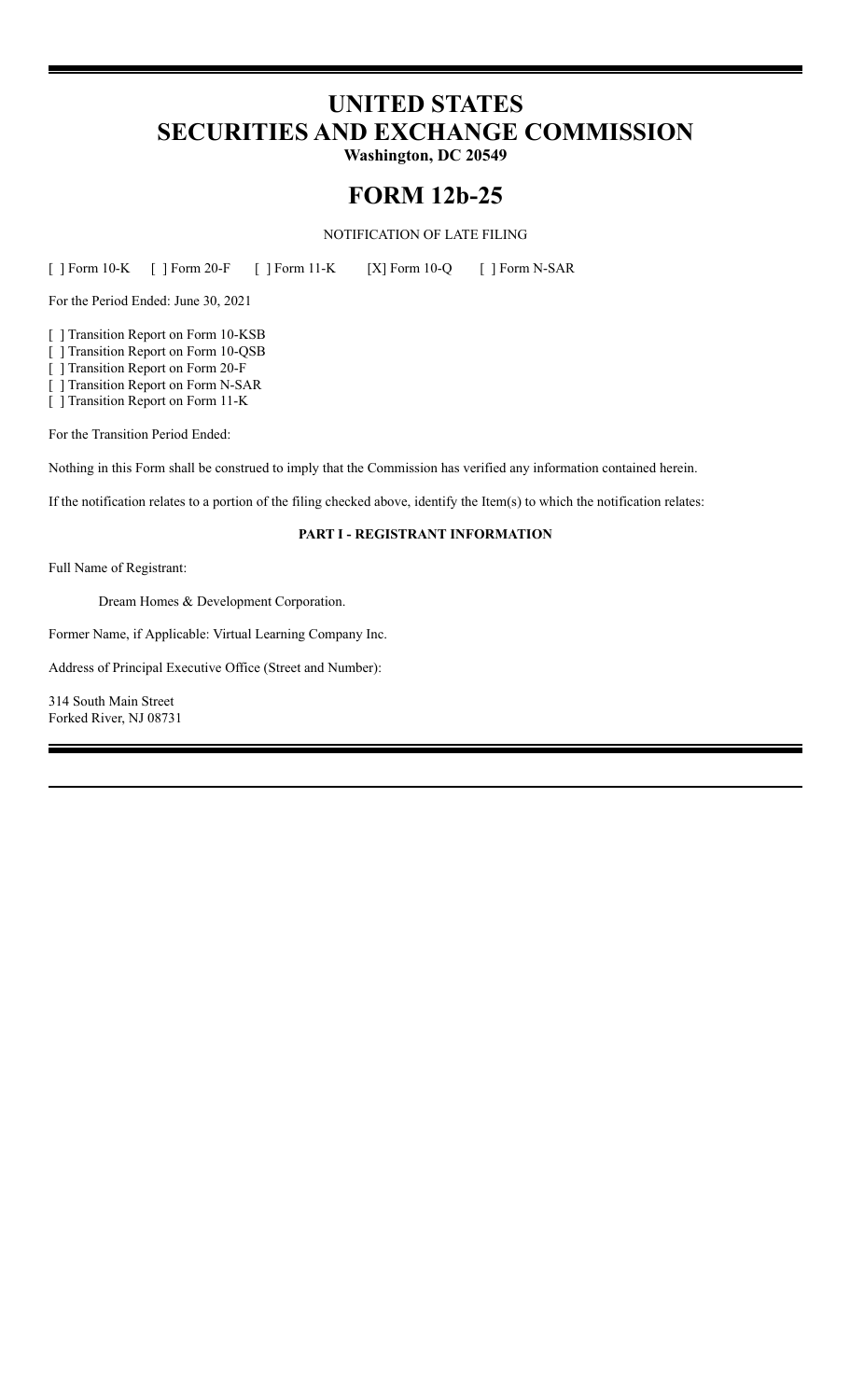### **PART II - RULES 12b-25 (b) AND (c)**

If the subject report could not be filed without reasonable effort or expense and the registrant seeks relief pursuant to Rule 12b-25(b), the following should be completed. (Check box if appropriate)

[ ] (a) The reasons described in reasonable detail in Part III of this form could not be eliminated without unreasonable effort or expense;

[X] (b) The subject annual report or semi-annual report, transition report on Form 10-K, Form 20-F, 11-K or Form N-SAR, or portion thereof will be filed on or before the fifteenth calendar day following the prescribed due date; or the subject Quarterly report or transition report on Form 10-QSB, or portion thereof, will be filed on or before the fifth calendar day following the prescribed due date; and

[ ] (c) The accountant's statement or other exhibit required by Rule 12b-25(c) has been attached if applicable)

#### **PART III - NARRATIVE**

The Registrant is in the process of compiling information for the quarter ending June 30, 2021 for the Form 10-Q, all of which information has not yet been received.

# **PART IV - OTHER INFORMATION**

(1) Name and telephone number of person to contact in regard to this notification:

Chris Dieterich, Esq.: (310) 312-6888.

(2) Have all or other periodic report required under section 13 or 15(d) of the Securities Exchange Act of 1934 or section 30 of the Investment Company act of 1940 during the preceding 12 months or for such shorter period that the registrant was required to file such report(s) been filed? If the answer is no, identify report(s).

[X] Yes [ ] No

(3) Is it anticipated that any significant change in results of operations from the corresponding period for the last fiscal year will be reflected by the earnings statements to be included in the subject report or portion thereof?

[ ] Yes [X] No